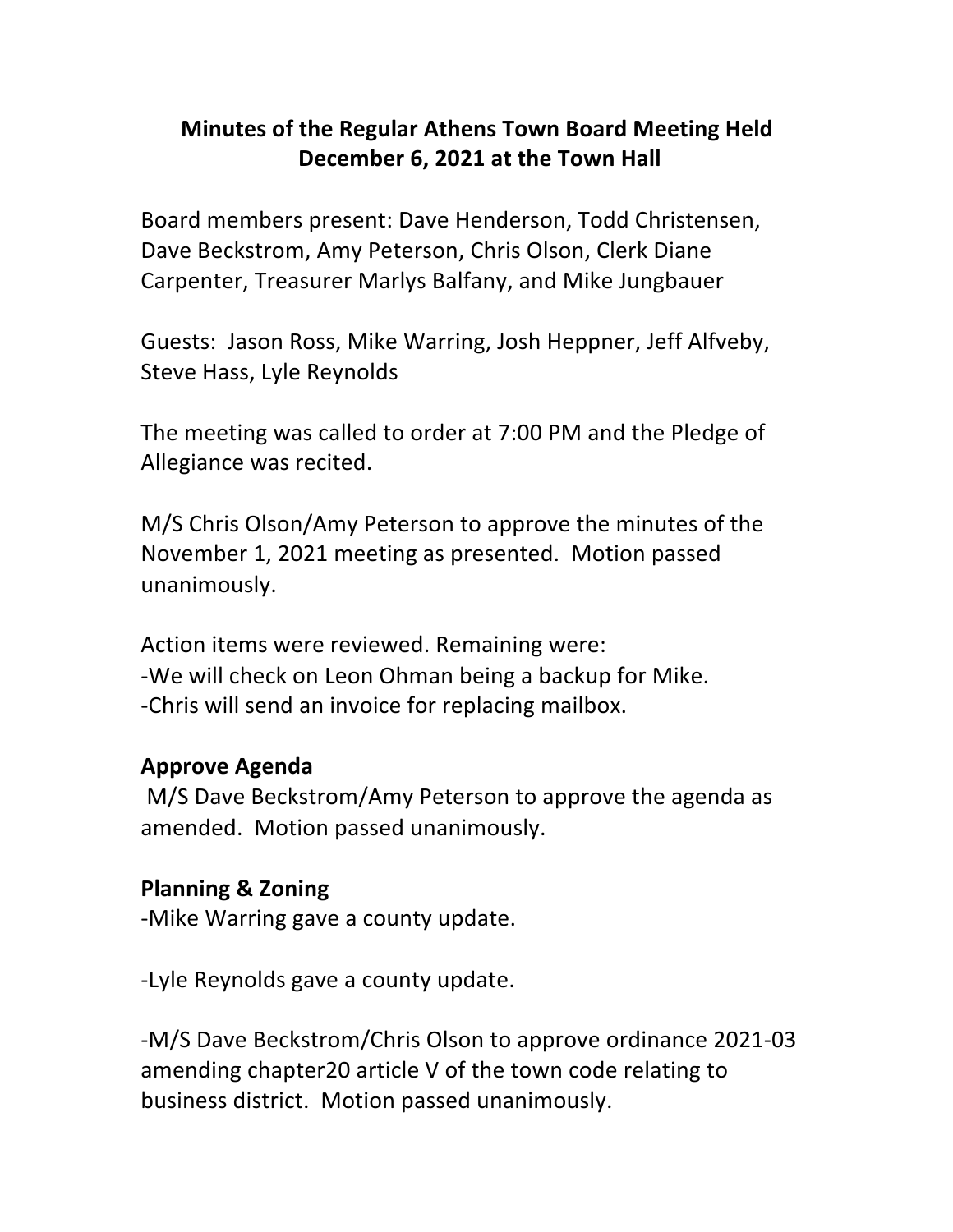-M/S Dave Beckstrom/Amy Peterson to approve Resolution 2021-15 approving publication of summary of amendment to town code. Motion passed unanimously.

-M/S Dave Beckstrom/Todd Christensen to approve Ordinance 2021-04 concerning AR to Business District changes. Motion passed unanimously.

M/S Dave Beckstrom/Todd Christensen to approve Ordinance 2021-05 amending chapter 20 article IX of the town code relating to shoreland district. Motion passed unanimously.

M/S Dave Beckstrom/Chris Olson to approve Resolution 2021-16 approving publication of summary of shoreland amendment. Motion passed unanimously.

-Violation letters

Saver – no IUP for greenhouse

 $ICO$  LLC – no outside storage allowed, has been warned, fine will be assessed and CUP must be changed.

A letter was sent to Gottwaldt, no response received.

-There will be no December P&Z meeting.

-Jeff Alfveby is making good progress on getting rid of cars. He has agreed to build a fence to hide the rest of the cars. M/S Todd Christensen/Chris Olson to let 10,000 bond expire with agreement to build a fence. Motion passed unanimously.

-Jason Ross is in a conflict with Todd Dooley. This is a civil matter and the township will not get involved at this time. Jason is in compliance with the DNR and the township.

-Mike presented the board with a proposal for an addition to the town hall.

-Mike inquired if anyone had a good computer tech that we can call when we need assistance.

#### **Roads**

-Frost is now too deep for road projects.

-Some salt and sand was put down on the first two snowfalls.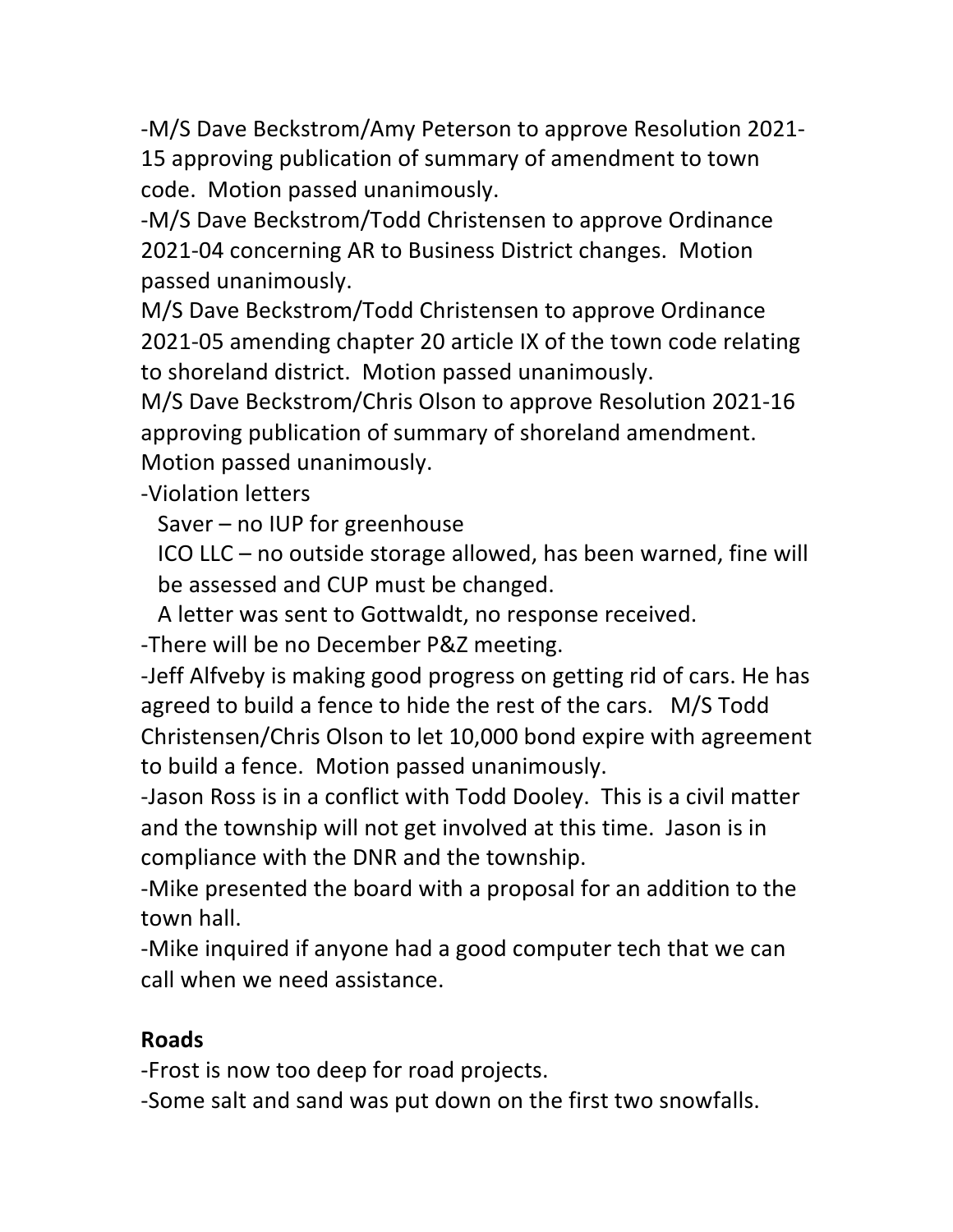### **Fire**

-There will be a 7% increase in the fire board budget for 2022.

### **Parks**

-The balance in the park fund is 52,967.12. -Electrical has been installed at Anderson park.

# **Clerk's Report**

- Reminder that January's meeting will be held on January 10 due to New Year's and will begin at 6:30 for the board of reorg. -All 2021 receipts and disbursements have been reconciled with the treasurer.

-Resolutions were submitted to the county for the board of appeals to be returned to the township and for the 2022 election location.

## **Treasurer's(Report**

M/S Amy Peterson/Chris Olson to approve the Treasurer's Report, Claims List for Approval, and Net Pay Account Distribution Report & IRS (checks 7534-7567 totaling 39,976.58). Motion passed unanimously.

-The treasurer and the clerk are in balance.

-Marlys gave a budget update.

-We will keep the levy flat for 2022 annual meeting even with the fire increase. Marlys has just made adjustments in account allotments.

-The cell tower deposits have returned to the original amount. We will keep a reserve in P&Z of 5500.00 in case we need to pay them back.

Mike will contact Peter about SBA.